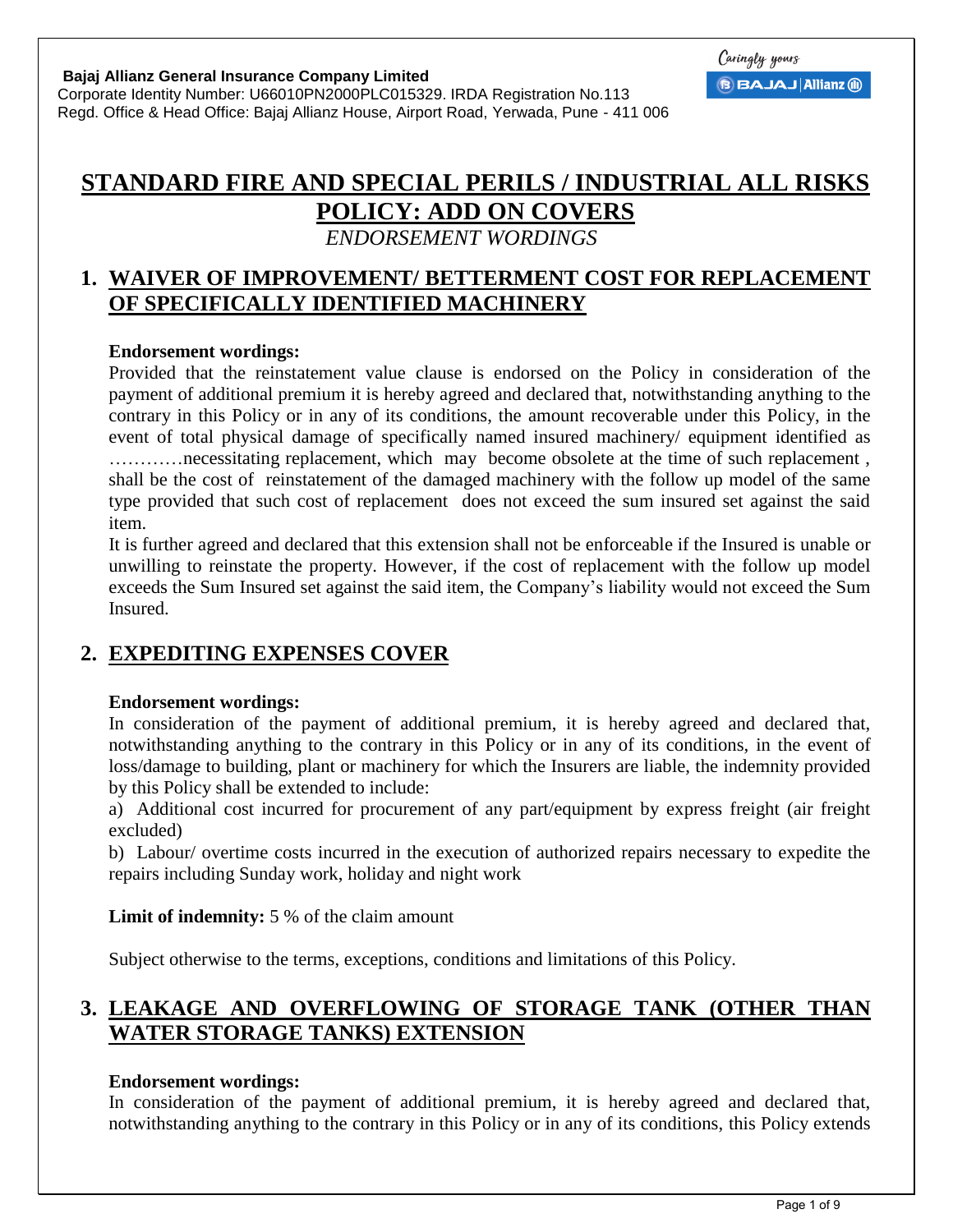to indemnify the loss of stock covered under the Policy caused by accidental leakage and/or overflowing from storage tank(s) (other than water storage tanks).

It is further declared and agreed that losses arising out of or due to corrosion or valve passing shall not be payable under this extension.

**Excess:** 5% of claim subject to a minimum of Rs. 50,000

## **4. SHUTDOWN/ STARTUP EXPENSES COVER**

#### **Endorsement wordings:**

In consideration of the payment of additional premium, it is hereby agreed and declared that, notwithstanding anything to the contrary in this Policy or in any of its conditions, this Policy extends to cover shut down and start up costs necessarily and reasonably incurred by the Insured consequent upon a loss or damage covered by this Policy.

## **5. MINOR WORKS COVERAGE EXTENSION**

#### **Endorsement wordings:**

In consideration of the payment of additional premium, it is hereby agreed and declared that, notwithstanding anything to the contrary in this Policy or in any of its conditions, this Policy is extended to include minor alterations and/or construction and/or re-construction and/or additions and/or maintenance and/or modifications and/or work carried out on any of the property insured under this Policy against insured perils. This extension shall be applicable only to policies with RIV clause.

 Notwithstanding other terms and conditions herein, this extension to the Policy shall only pay in excess of more specific insurance if any, arranged in respect of minor works. This extension does not cover any loss or damage to property which, at the time of the happening of such loss or damage, is insured, but for the existence of this Policy, by any project insurance policy or policies.

It is further agreed and declared that loss of earnings, loss by delay, loss of market or any other consequential or indirect loss whatsoever, shall not be payable under this extension or even under the corresponding Business Interruption policy if any, taken by the Insured unless specifically agreed to in writing by the Company.

This extension further excludes:

a. Loss or damage due to faulty design, defective material and bad workmanship

b. Loss or damage arising out of testing, trial run etc.

However, the corresponding Business Interruption policy shall pay consequential loss arising out of a material damage to existing property insured under the policy by a peril not excluded under the policy.

**Limit of Liability:** 10% of Total Sum Insured (other than stocks) in aggregate

## 6. **PARTIAL WAIVER OF UNDERINSURANCE CLAUSE**

#### **Endorsement wordings:**

In consideration of the payment of additional premium, it is hereby agreed and declared that notwithstanding anything to the contrary in this Policy or in any of its conditions, underinsurance on each item of the Schedule will be ignored if it does not exceed 15% there at. However, full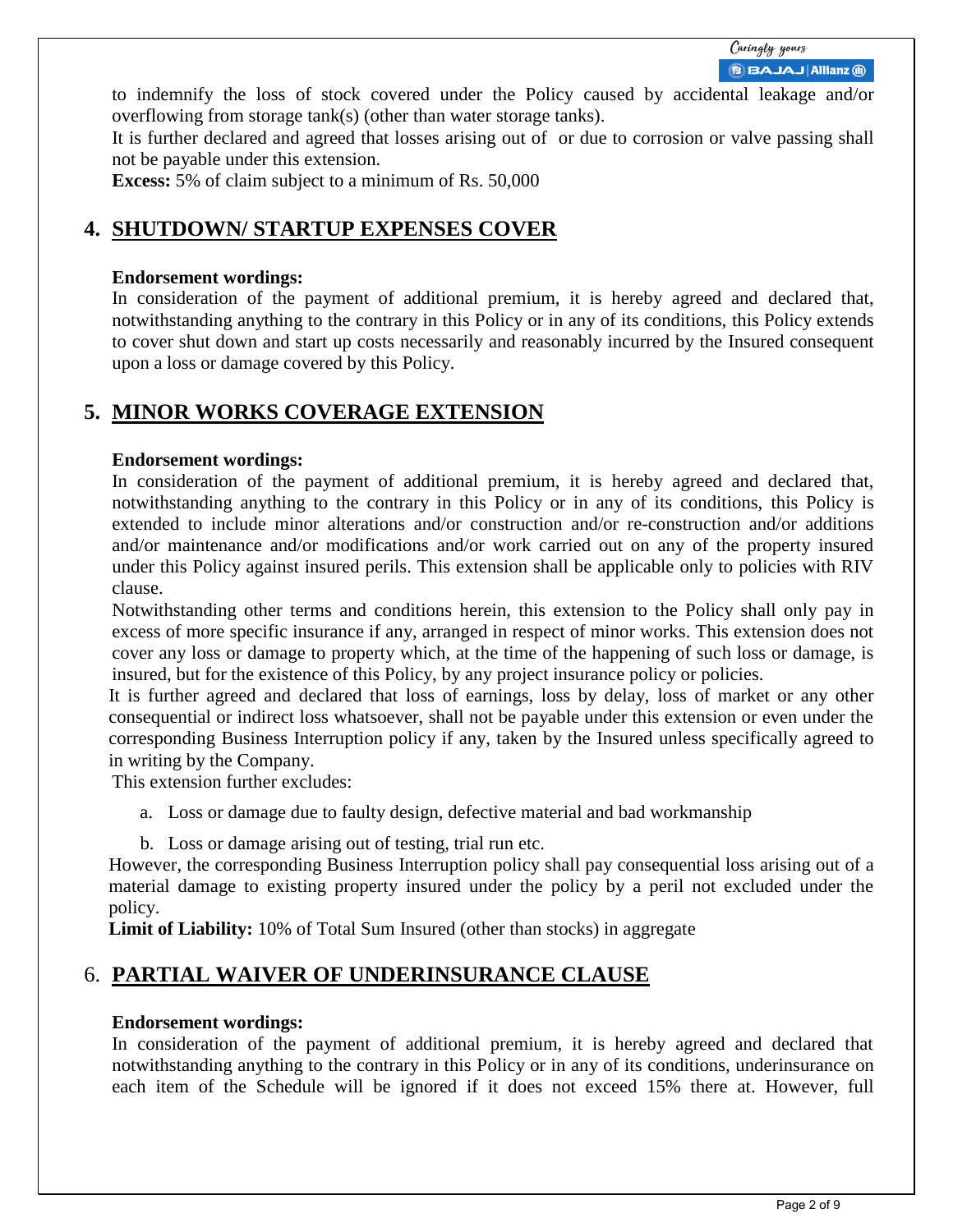underinsurance would be applicable if the Sum Insured falls below 85% of property value at the time of loss.

## **7. SEASONAL ENHANCEMENT OF STOCKS COVER**

### **Endorsement wordings:**

In consideration of the payment of additional premium, it is hereby agreed and declared that, notwithstanding anything to the contrary in this Policy or in any of its conditions, the Sum Insured of stocks insured under the Policy would be enhanced by 50% of their initial Sum Insured for a period of two months namely \_\_\_\_\_\_\_\_\_\_\_\_ during the Policy Period.

## **8. LOSS OF RENT DUE TO DAMAGE TO BUILDING AND CONTENTS INCLUDING MACHINERY FOR DWELLINGS, OFFICES & OTHER SIMPLE RISKS**

### **Endorsement wordings:**

In consideration of the payment of additional premium, it is hereby agreed and declared that, notwithstanding anything to the contrary in this Policy or in any of its conditions, this extension shall indemnify the Insured against loss of actual monthly rent for the un-occupied period due to operation of insured perils on the building and/or contents including machinery that results in rendering the insured premises unfit for occupation up to a maximum limit of period selected by Insured in the Schedule subject to a maximum of 24 months.

If the sum produced by applying the actual monthly rent to the maximum reinstatement period is more than the Sum Insured hereby declared, the liability of the Company shall be proportionately reduced.

This extension shall not provide any indemnity in case the reinstatement of property is delayed or prevented by Government regulations & authority and also due to Insured's financial limitations.

## **9. LOSS OF RENT DUE TO DAMAGE OF TANKS/ GODOWNS/ GAS HOLDERS/ BULLETS ETC.**

#### **Endorsement wordings:**

In consideration of additional premium this extension shall indemnify the Insured against loss of actual monthly rent for the un-occupied period due to operation of insured perils on the insured tanks/godowns/gas holders/bullets etc. that results in rendering the insured property unfit for use/intended purpose up to a maximum limit of period selected by the Insured in the Schedule subject to a maximum period of 24 months.

If the sum produced by applying the actual monthly rent to the maximum reinstatement period is more than the Sum Insured hereby declared, the liability of the Company shall be proportionately reduced.

This extension shall not provide any indemnity in case the reinstatement of property is delayed or prevented by Government regulations & authority and also due to Insured's financial limitations.

## **10. MOLTEN METAL SPILLAGE DAMAGE EXTENSION**

#### **Endorsement wordings:**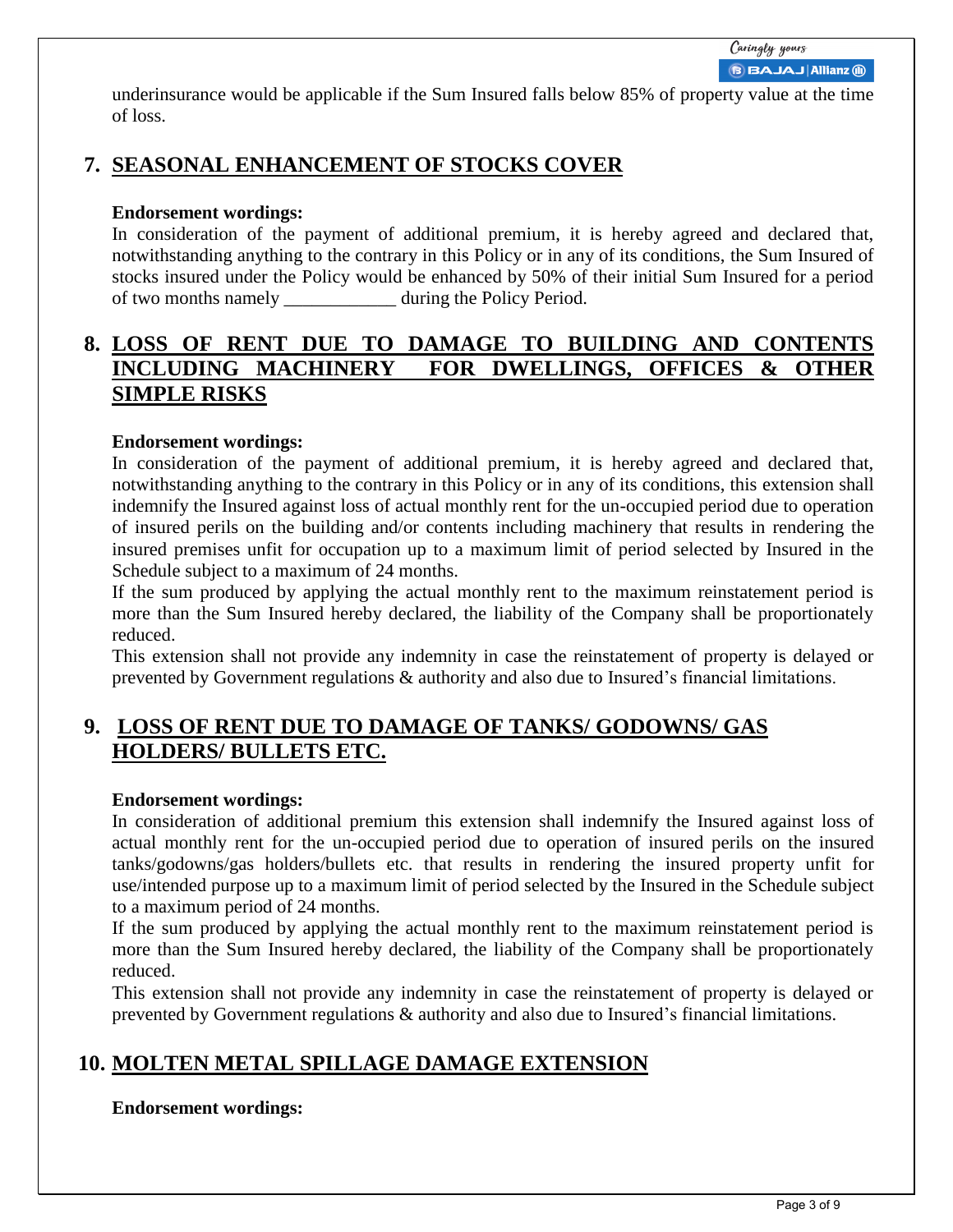In consideration of the payment of additional premium, it is hereby agreed and declared that, notwithstanding anything to the contrary in this **Policy** or in any of its conditions, this **Policy** is extended to cover damage due to molten metal spillage subject to the following conditions:

- a) there shall be no claim due to molten metal spillage during the 2 years period prior to the **Policy Period** at inception
- b) LOP cover to be limited to 50% of respective loss limit opted for material damage
- c) loss or damage to the spilled metal to be excluded

## **11. SPOILAGE MATERIAL DAMAGE COVER**

### **Endorsement wordings:**

In consideration of the payment of additional premium, it is hereby agreed and declared that, notwithstanding anything to the contrary in this **Policy** or in any of its conditions, the insurance under Item No....... of this **Policy** shall extend to cover loss or damage by spoilage resulting from the retardation or interruption or cessation of any process or operation caused by any of the perils covered under this **Policy**, provided that liability for destruction of or damage to the property insured described in the **Schedule** to this **Policy**, or any part of such property, is first admitted by the **Company**. Provided always that all the conditions (except in so far as they may be hereby expressly varied) shall apply as if they had been incorporated herein and that any reference therein to the loss or damage caused by insured perils shall be deemed to apply also to loss or damage caused by spoilage which this **Policy** extends to include by virtue of this Endorsement.

### **Special Conditions**

For the purpose of this Endorsement but not otherwise, the following special conditions shall apply:

**Average:** If the property hereby insured against spoilage shall, at the time of occurrence of any loss or damage, be collectively of greater value than the **Sum Insured** on machinery, containers, equipment and/ or stocks in the specified blocks, then the **Insured** shall be considered as being his own insurer for the difference and shall bear rateable proportion of the loss accordingly. Every item, if more than one, of the **Policy** shall be separately subject to this condition.

Provided that it is hereby further expressly agreed and declared that the liability of the **Company** shall in no case under this endorsement and the **Policy** exceed the **Sum Insured** by Item Numbers \_\_\_\_\_\_\_\_\_\_\_\_ of this **Policy**.

## **12. LEAKAGE AND CONTAMINATION COVER**

### **Endorsement wordings:**

(A) WHERE LEAKAGE AND CONTAMINATION COVER IS GRANTED:

In consideration of the payment of additional premium, it is hereby agreed and declared that, notwithstanding anything to the contrary in this **Policy** or in any of its conditions and also subject to terms, conditions and exclusions hereinafter contained, this **Policy** extends to include the physical loss of oil/ chemical by leakage from its container by accidental means and all accidental contaminations by contact with foreign matter.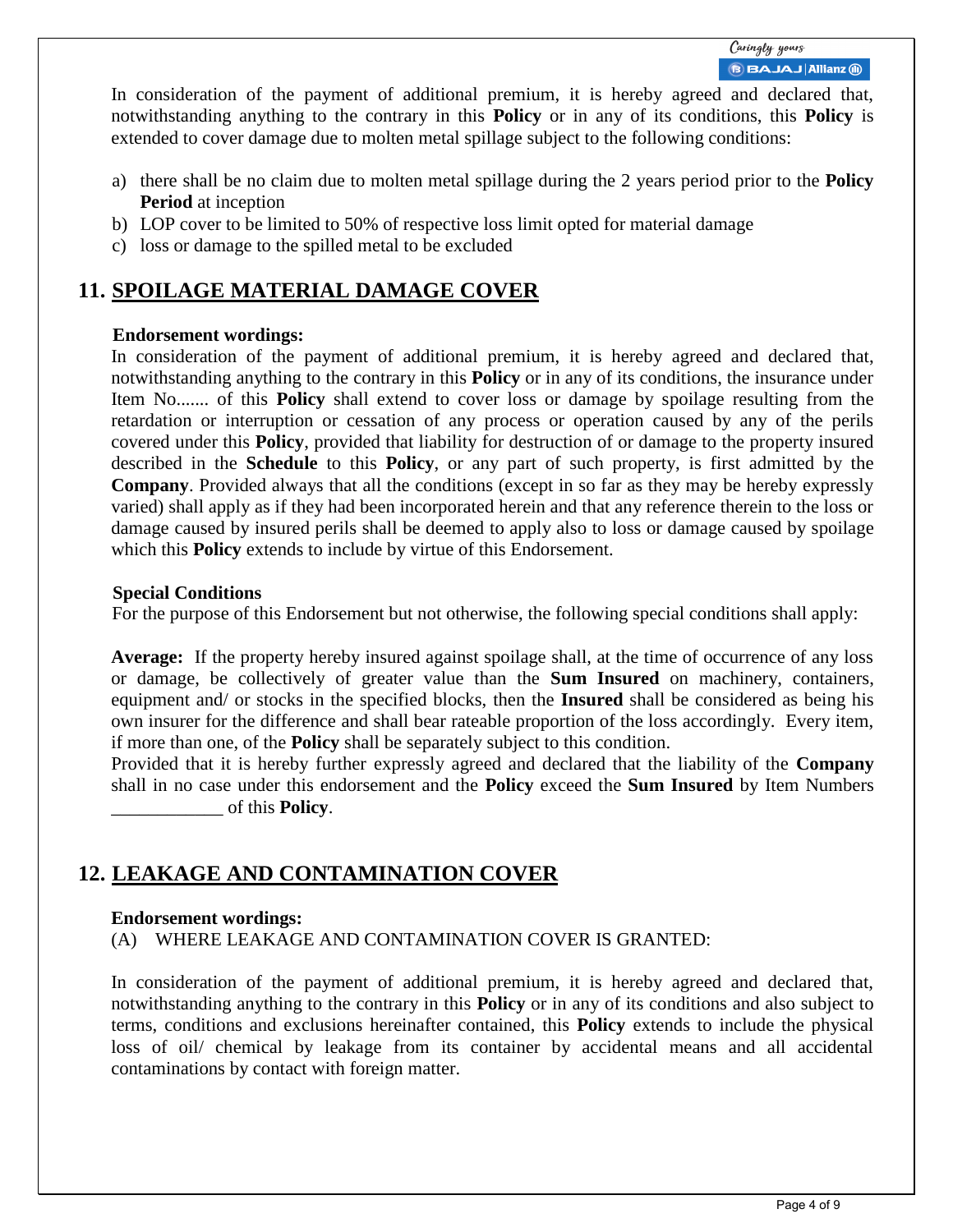Provided always that this **Policy** does not cover:

- a) Loss by Contamination through improper handling or controls by **Insured's** own employees;
- b) Loss resulting from loss of use, loss of earnings, delay or loss of markets or other consequential or indirect loss or damage of any kind or description whatsoever;
- c) Loss resulting from any kind of infidelity or dishonesty on the part of the **Insured** or any of their employees, inventory shortage, mysterious disappearance or unexplained loss;
- d) Loss by burglary or theft or any attempt thereat;
- e) Loss resulting from processing or faulty workmanship;
- f) Loss resulting from shrinkage, evaporation, loss of weight unless caused by a peril not otherwise excluded;
- g) Any legal and/or contractual liability arising from any cause whatsoever
- h) Consequential Loss of any nature

## (B) WHERE LEAKAGE COVER ALONE IS GRANTED:

In consideration of the payment of additional premium, it is hereby agreed and declared that, notwithstanding anything to the contrary in this **Policy** or in any of its conditions and also subject to terms, conditions and exclusions hereinafter contained, this **Policy** extends to include the physical loss of oil/ chemical by leakage from its container by accidental means.

Provided always that this policy does not cover:

- a) Loss resulting from loss of use, loss of earnings, delay or loss of markets or other consequential or indirect loss or damage of any kind or description whatsoever
- b) Loss resulting from any kind of infidelity or dishonesty on the part of the Insured or any of their employees, inventory shortage, mysterious disappearance or unexplained loss
- c) Loss by burglary or theft or any attempt thereat
- d) Loss resulting from processing or faulty workmanship
- e) Loss resulting from shrinkage, evaporation, loss of weight unless caused by a peril not otherwise excluded
- f) Any legal and/ or contractual liability arising from any cause whatsoever
- g) Consequential Loss of any nature

| Product Name / Add-on Name                                                                     | Product UIN allotted by IRDAI          |
|------------------------------------------------------------------------------------------------|----------------------------------------|
| Waiver of Improvement/ Betterment Cost for Replacement of<br>Specifically Identified Machinery | IRDAN113RP0012V01200102/A0005V01200910 |
| <b>Expediting Expenses Cover</b>                                                               | IRDAN113RP0012V01200102/A0006V01200910 |
| Seasonal Enhancement of Stock Cover                                                            | IRDAN113RP0012V01200102/A0007V01200910 |
| Molten Metal Spillage Damage Extension                                                         | IRDAN113RP0012V01200102/A0008V01200910 |
| Leakage and Overflowing of Storage Tank (other than Water Storage<br><b>Tanks) Extension</b>   | IRDAN113RP0012V01200102/A0012V01200910 |
| Shutdown/Start-Up Expenses Cover                                                               | IRDAN113RP0012V01200102/A0013V01200910 |
| Minor Works Coverage Extension                                                                 | IRDAN113RP0012V01200102/A0014V01200910 |
| Partial Waiver of Underinsurance Clause                                                        | IRDAN113RP0012V01200102/A0015V01200910 |
| Loss of Rent due to damage to insured propoerty in simple risks                                | IRDAN113RP0012V01200102/A0016V01200910 |
| Loss of Rent due to damage to Tanks/ Godowns/ Gas Holders/<br><b>Bullets etc.</b>              | IRDAN113RP0012V01200102/A0017V01200910 |
| Spoilage Material Damage Cover                                                                 | IRDAN113RP0012V01200102/A0018V01200910 |
| Leakage and Contamination Cover                                                                | IRDAN113RP0012V01200102/A0019V01200910 |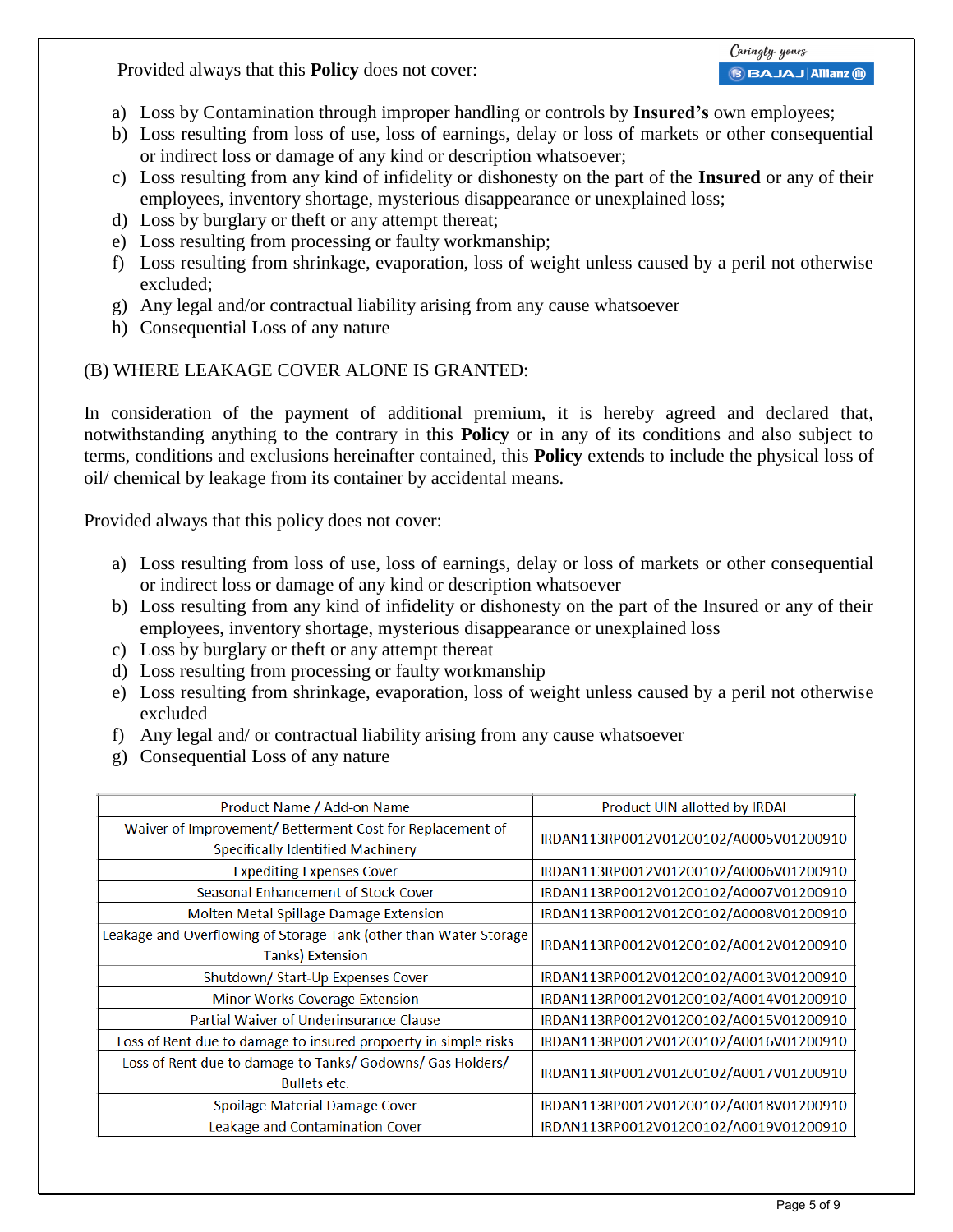#### Caringly yours **BBAJAJ Allianz @**

#### 13. Grievance Redressal Procedure

Bajaj Allianz General Insurance has always been known as a forward looking customer centric organization. We take immense pride in the spirit of service and the culture of keeping customer first in our scheme of things. In order to provide you with top-notch service on all fronts, we have provided you with multiple platforms via which you can always reach one of our representatives.

#### Level 1

In case you have any concern, you may please reach out to our Customer Experience Team through any of the following options:

- Our Website @ https://general.bajajallianz.com/Corp/aboutus/general-insurance-customer-service.jsp
- Call us on our Toll free no 1800 209 5858
- Mail us on bagichelp@bajajallianz.co.in
- Write to Bajaj Allianz General Insurance Co. Ltd.
	- Bajaj Allianz House, Airport Road, Yerwada Pune- 411006

#### Level 2

In case you are not satisfied with the response given to you by our team, you may write to our Grievance Redressal Officer Mr. Jerome Vincent at ggro@bajajallianz. co.in

#### Level 3

If in case, your grievance is not resolved and you wish to talk to our care specialist, please Give a missed on +91 80809 45060 OR SMS <WORRY> To 575758 and our care specialist will call you back

If you are still not satisfied with the solutions provided, write to Mr. Ankit Goenka, Head of Customer experience directly at head. customerservice@ bajajallianz.co.in.

#### Grievance Redressal Cell for Senior Citizens

Bajaj Allianz introduces a dedicated team for all the senior citizens, so no more wait time, no more standing in long queue.

Senior citizens can now contact us on 1800-103-2529 or write to us at seniorcitizen@bajajallianz.co.in

In case your complaint is not fully addressed by the insurer, You may use the Integrated Greivance Management System (IGMS) for escalating the complaint to IRDAI or call 155255 . Through IGMS you can register your complain online and track its status. For registration please visit IRDAI website www.irda.gov.in. If the issue still remains unresolved, You may, subject to vested jurisdiction, approach Insurance Ombudsman for the redressal of the grievance.

| <b>Office Details</b>                                                                                                                                                                                                                                                  | <b>Jurisdiction of Office Union Territory, District)</b> |
|------------------------------------------------------------------------------------------------------------------------------------------------------------------------------------------------------------------------------------------------------------------------|----------------------------------------------------------|
| <b>AHMEDABAD</b><br>Office of the Insurance Ombudsman, Jeevan<br>Prakash Building, 6th floor, Tilak Marg, Relief<br>Road, Ahmedabad - 380 001.<br>Tel.: 079 - 25501201/02/05/06<br>Email: bimalokpal.ahmedabad@ecoi.co.in                                              | Gujarat, Dadra & Nagar Haveli, Daman and Diu.            |
| <b>BENGALURU</b><br>Office of the Insurance Ombudsman, Jeevan<br>Soudha Building, PID No. 57-27-N-19 Ground<br>Floor, 19/19, 24th Main Road, JP Nagar, Ist<br>Phase, Bengaluru - 560 078.<br>Tel.: 080 - 26652048 / 26652049<br>Email: bimalokpal.bengaluru@ecoi.co.in | Karnataka                                                |
| <b>BHOPAL</b><br>Office of the Insurance Ombudsman, Janak Vihar<br>Complex, 2nd Floor, 6, Malviya Nagar, Opp. Airtel<br>Office, Near New Market, Bhopal - 462 003.<br>Tel.: 0755 - 2769201 / 2769202<br>Fax: 0755 - 2769203<br>Email: bimalokpal.bhopal@ecoi.co.in     | Madhya Pradesh Chattisgarh                               |
| <b>BHUBANESHWAR</b><br>Office of the Insurance Ombudsman, 62, Forest<br>park,<br>Bhubneshwar-751009.<br>Tel.: 0674 - 2596461 /2596455<br>Fax: 0674 - 2596429<br>Email: bimalokpal.bhubaneswar@ecoi.co.in                                                               | Orissa                                                   |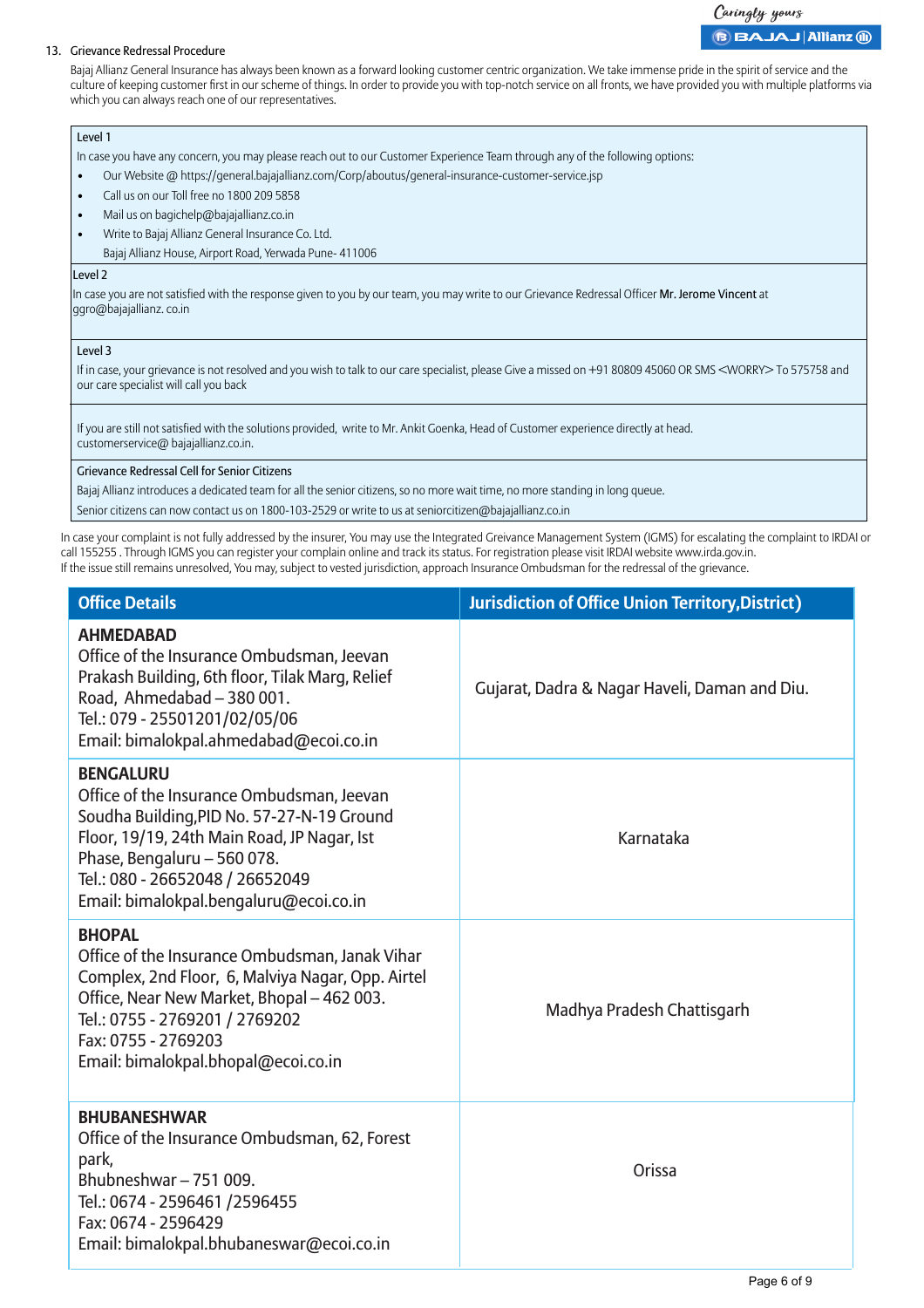| <b>Office Details</b>                                                                                                                                                                                                                                                                        | <b>Jurisdiction of Office Union Territory, District)</b>                         |
|----------------------------------------------------------------------------------------------------------------------------------------------------------------------------------------------------------------------------------------------------------------------------------------------|----------------------------------------------------------------------------------|
| <b>CHANDIGARH -</b><br>Dr. Dinesh Kumar Verma<br>Office of the Insurance Ombudsman, S.C.O. No.<br>101, 102 & 103, 2nd Floor, Batra Building, Sector 17<br>$-$ D, Chandigarh $-$ 160 017.<br>Tel.: 0172 - 2706196 / 2706468<br>Fax: 0172 - 2708274<br>Email: bimalokpal.chandigarh@ecoi.co.in | Punjab, Haryana, Himachal Pradesh, Jammu<br>& Kashmir, Chandigarh                |
| <b>CHENNAI</b><br>Office of the Insurance Ombudsman, Fatima<br>Akhtar Court, 4th Floor, 453, Anna Salai, Tey-<br>nampet, CHENNAI - 600 018.<br>Tel.: 044 - 24333668 / 24335284<br>Fax: 044 - 24333664<br>Email: bimalokpal.chennai@ecoi.co.in                                                | Tamil Nadu,<br>Pondicherry Town and<br>Karaikal (which are part of Pondicherry). |
| <b>DELHI</b><br>Office of the Insurance Ombudsman, 2/2 A,<br>Universal Insurance Building, Asaf Ali Road, New<br>Delhi - 110 002.<br>Tel.: 011 - 23232481/23213504<br>Email: bimalokpal.delhi@ecoi.co.in                                                                                     | Delhi                                                                            |
| <b>GUWAHATI</b><br>Office of the Insurance Ombudsman, Jeevan<br>Nivesh, 5th Floor, Nr. Panbazar over bridge, S.S.<br>Road, Guwahati - 781001(ASSAM).<br>Tel.: 0361 - 2632204 / 2602205<br>Email: bimalokpal.quwahati@ecoi.co.in                                                              | Assam, Meghalaya, Manipur, Mizoram, Aruna-<br>chal Pradesh, Nagaland and Tripura |
| <b>HYDERABAD</b><br>Office of the Insurance Ombudsman, 6-2-46,<br>1st floor, ""Moin Court"", Lane Opp. Saleem<br>Function Palace, A. C. Guards, Lakdi-Ka-Pool,<br>Hyderabad - 500 004.<br>Tel.: 040 - 67504123 / 23312122<br>Fax: 040 - 23376599<br>Email: bimalokpal.hyderabad@ecoi.co.in   | Andhra Pradesh, Telangana, Yanam and part of<br><b>Territory of Pondicherry</b>  |
| <b>JAIPUR</b><br>Office of the Insurance Ombudsman,<br>Jeevan Nidhi - II Bldg., Gr. Floor,<br>Bhawani Singh Marg,<br>Jaipur - 302 005.<br>Tel.: 0141 - 2740363<br>Email: Bimalokpal.jaipur@ecoi.co.in                                                                                        | Rajasthan.                                                                       |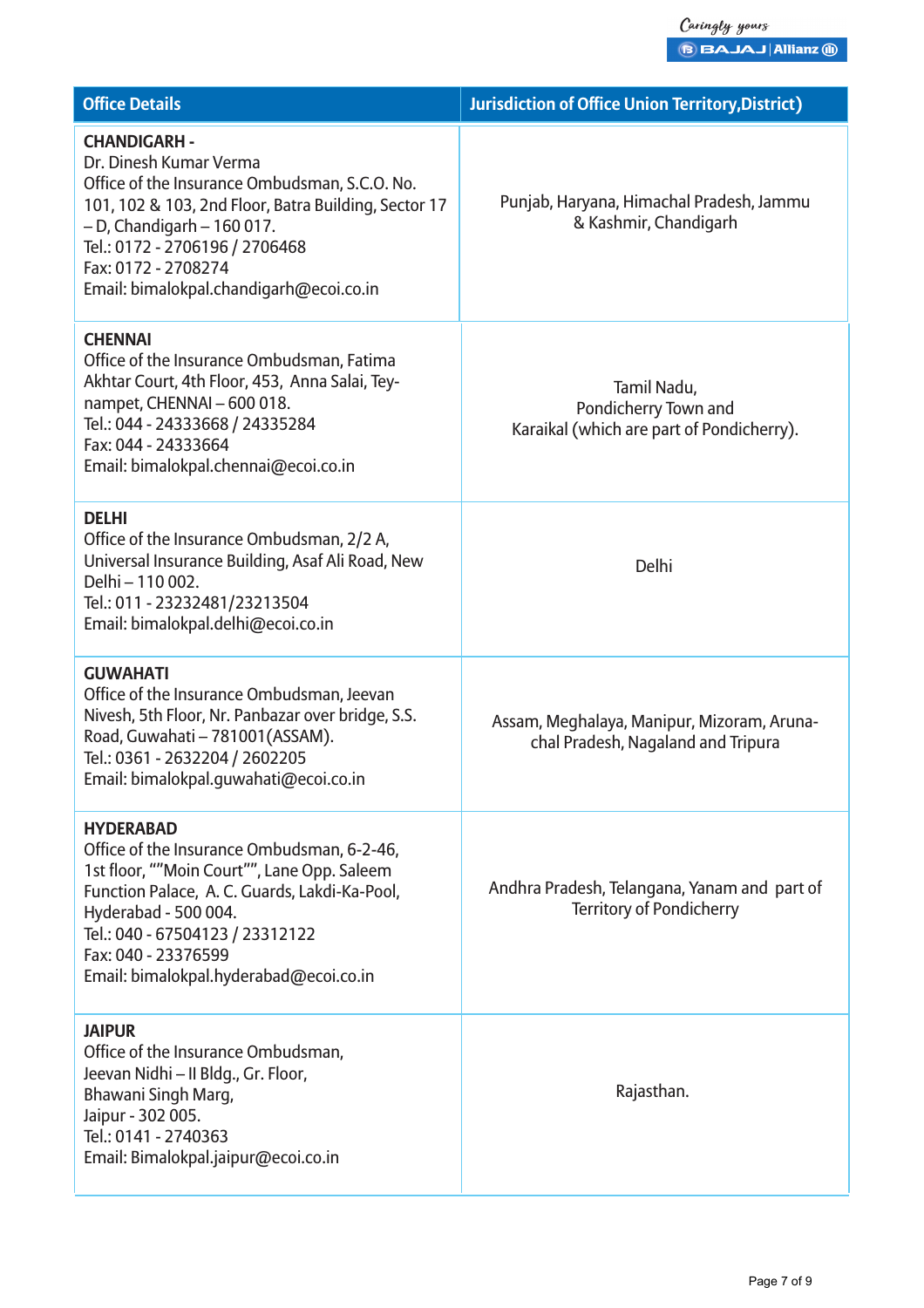| <b>Office Details</b>                                                                                                                                                                                                                               | <b>Jurisdiction of Office Union Territory, District)</b>                                                                                                                                                                                                                                                                                                                                                                                                                                                  |
|-----------------------------------------------------------------------------------------------------------------------------------------------------------------------------------------------------------------------------------------------------|-----------------------------------------------------------------------------------------------------------------------------------------------------------------------------------------------------------------------------------------------------------------------------------------------------------------------------------------------------------------------------------------------------------------------------------------------------------------------------------------------------------|
| <b>ERNAKULAM</b><br>Office of the Insurance Ombudsman, 2nd Floor,<br>Pulinat Bldg., Opp. Cochin Shipyard, M. G. Road,<br>Ernakulam - 682 015.<br>Tel.: 0484 - 2358759 / 2359338<br>Fax: 0484 - 2359336<br>Email: bimalokpal.ernakulam@ecoi.co.in    | Kerala, Lakshadweep, Mahe-a part of<br>Pondicherry                                                                                                                                                                                                                                                                                                                                                                                                                                                        |
| <b>KOLKATA</b><br>Office of the Insurance Ombudsman, Hindustan<br>Bldg. Annexe, 4th Floor,<br>4, C.R. Avenue, KOLKATA - 700 072.<br>Tel.: 033 - 22124339 / 22124340<br>Fax: 033 - 22124341<br>Email: bimalokpal.kolkata@ecoi.co.in                  | West Bengal, Sikkim, Andaman & Nicobar<br><b>Islands</b>                                                                                                                                                                                                                                                                                                                                                                                                                                                  |
| <b>LUCKNOW</b><br>Office of the Insurance Ombudsman, 6th Floor,<br>Jeevan Bhawan, Phase-II, Nawal Kishore Road,<br>Hazratganj, Lucknow - 226 001.<br>Tel.: 0522 - 2231330 / 2231331<br>Fax: 0522 - 2231310<br>Email: bimalokpal.lucknow@ecoi.co.in  | Districts of Uttar Pradesh:<br>Laitpur, Jhansi, Mahoba, Hamirpur, Banda,<br>Chitrakoot, Allahabad, Mirzapur, Sonbhab-<br>dra, Fatehpur, Pratapgarh, Jaunpur, Varanasi,<br>Gazipur, Jalaun, Kanpur, Lucknow, Unnao, Sita-pur,<br>Lakhimpur, Bahraich, Barabanki, Raebareli,<br>Sravasti, Gonda, Faizabad, Amethi, Kaushambi,<br>Balrampur, Basti, Ambedkarnagar, Sultanpur,<br>Maharajgang, Santkabirnagar, Azamgarh,<br>Kushinagar, Gorkhpur, Deoria, Mau, Ghazipur,<br>Chandauli, Ballia, Sidharathnagar |
| <b>MUMBAI</b><br>Office of the Insurance Ombudsman, 3rd Floor,<br>Jeevan Seva Annexe, S. V. Road, Santacruz (W),<br>Mumbai - 400 054.<br>Tel.: 022 - 26106552 / 26106960<br>Fax: 022 - 26106052<br>Email: bimalokpal.mumbai@ecoi.co.in              | Goa, Mumbai Metropolitan Region excluding<br>Navi Mumbai & Thane                                                                                                                                                                                                                                                                                                                                                                                                                                          |
| <b>NOIDA</b><br>Office of the Insurance Ombudsman, Bhagwan<br>Sahai Palace 4th Floor, Main Road, Naya Bans,<br>Sector 15, Distt: Gautam Buddh Nagar,<br>U.P-201301.<br>Tel.: 0120-2514250 / 2514252 / 2514253 Email:<br>bimalokpal.noida@ecoi.co.in | State of Uttaranchal and the following Districts of<br>Uttar Pradesh: Agra, Aligarh, Bagpat, Bareilly, Bijnor,<br>Budaun, Bulandshehar, Etah, Kanooj,<br>Mainpuri, Mathura, Meerut, Moradabad,<br>Muzaffarnagar, Oraiyya, Pilibhit, Etawah,<br>Farrukhabad, Firozbad, Gautambodhanagar,<br>Ghaziabad, Hardoi, Shahjahanpur, Hapur, Sham-li,<br>Rampur, Kashganj, Sambhal, Amroha, Hathras,<br>Kanshiramnagar, Saharanpur                                                                                  |